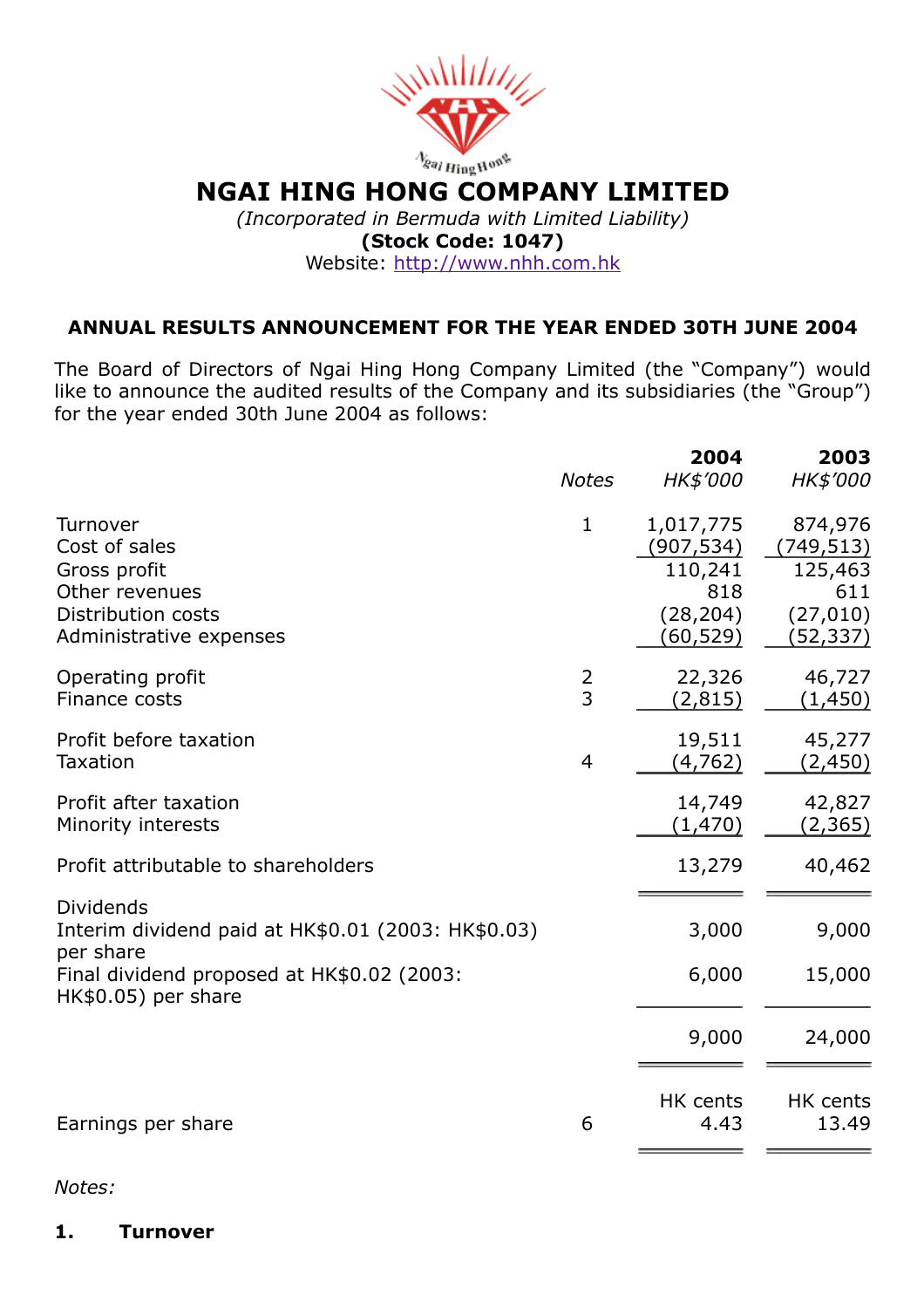An analysis of the Group's turnover and results by geographical segment is as follows:

|                                                                   | <b>Turnover</b> |            | <b>Segment results</b> |          |
|-------------------------------------------------------------------|-----------------|------------|------------------------|----------|
|                                                                   | 2004            | 2003       | 2004                   | 2003     |
|                                                                   | <b>HK\$'000</b> | HK\$'000   | HK\$'000               | HK\$'000 |
| Hong Kong                                                         | 920,744         | 825,981    | 7,776                  | 18,310   |
| The People's Republic of China<br>excluding Hong Kong (the "PRC") | 224,576         | 233,977    | 13,540                 | 28,501   |
| Less: elimination                                                 | (127, 545)      | (184, 982) |                        |          |
|                                                                   | 1,017,775       | 874,976    | 21,316                 | 46,811   |

Turnover and segment results are presented based on the operating locations of group companies.

Over 90% of the Group's turnover and operating profit are attributable to the manufacturing and trading of plastic materials and accordingly no analysis of the Group's turnover and contribution to operating profit by business segment is provided.

#### 2. Operating profit

Operating profit is stated after charging:

|    |                                                            | <b>2004</b><br>HK\$'000 | <b>2003</b><br>HK\$'000 |
|----|------------------------------------------------------------|-------------------------|-------------------------|
|    | Depreciation:<br>Owned fixed assets<br>Leased fixed assets | 10,604                  | 7,705<br>692            |
| 3. | <b>Finance costs</b>                                       |                         |                         |
|    |                                                            | <b>2004</b><br>HK\$'000 | <b>2003</b><br>HK\$'000 |
|    | Interest on bank borrowings wholly repayable within        | 2,294                   | 1,783                   |

| five years<br>Interest element of finance leases                     | 521          | 167   |
|----------------------------------------------------------------------|--------------|-------|
|                                                                      | 2,815        | 1,950 |
| Less: borrowing costs capitalised in properties under<br>development |              | (500) |
|                                                                      | <u>2.815</u> | 1,450 |

#### 4. Taxation

The amount of taxation charged to the consolidated profit and loss account represents:

|                                                                                                          | <b>2004</b><br>HK\$'000 | <b>2003</b><br>HK\$'000 |
|----------------------------------------------------------------------------------------------------------|-------------------------|-------------------------|
| Current taxation:<br>Hong Kong profits tax<br>PRC income tax<br>Under/(over) provision in previous years |                         | 1,672<br><u> 20)</u>    |
| Deferred taxation                                                                                        |                         | .652<br>798             |
|                                                                                                          | 762                     | 2.450                   |

Hong Kong profits tax has been provided at the rate of 17.5% (2003: 17.5%) on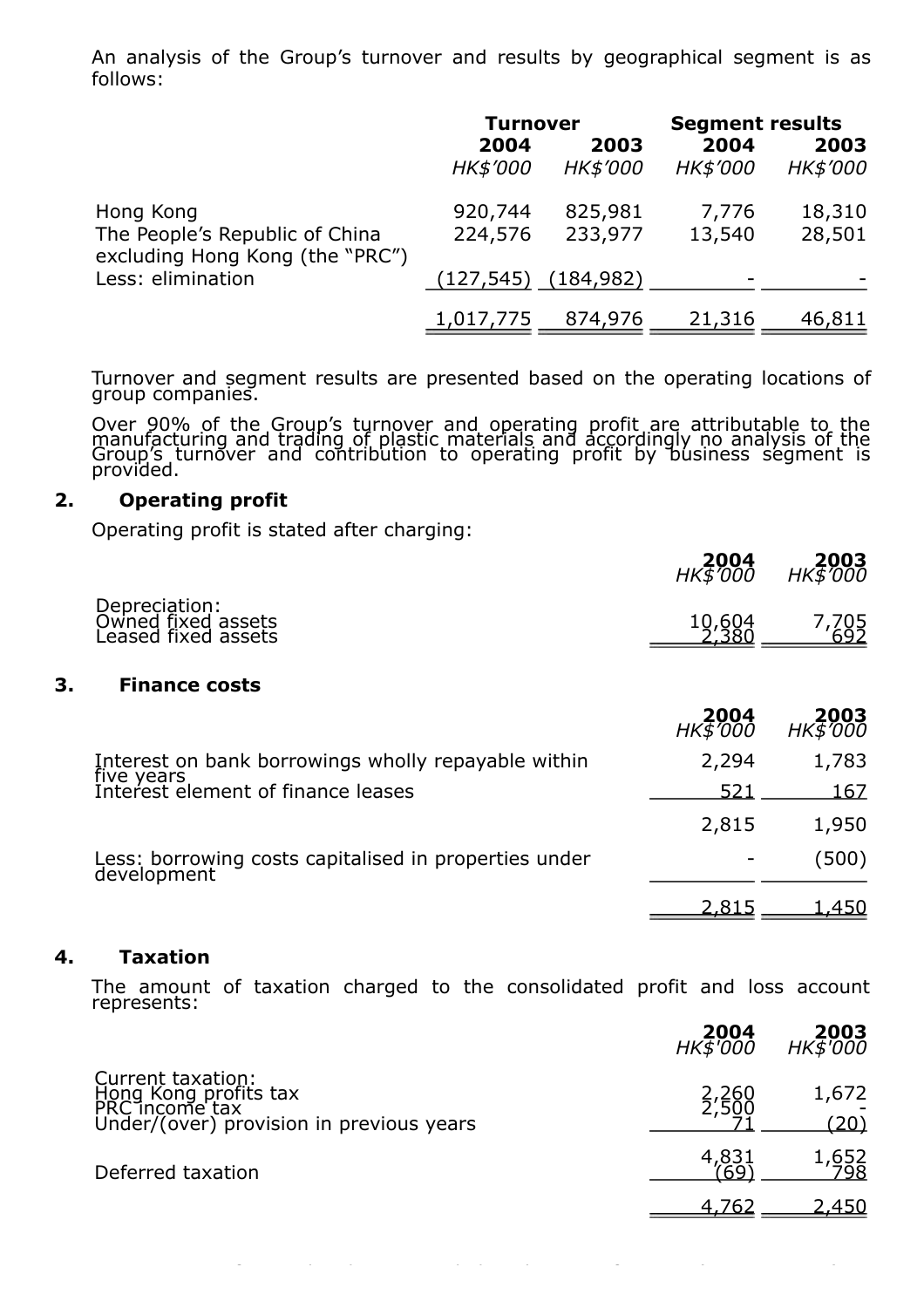Hong Kong profits tax has been provided at the rate of 17.5% (2003; 17.5%) on the estimated assessable profit for the year. Taxation on overseas profits has been calculated on the estimated assessable profit for the year at the rates of taxation prevailing in the countries in which the Group operates.The Group's subsidiaries operating in the PRC are fully exempted from PRC income tax for two years starting from their first profit-making years and are entitled to a 50% income tax reduction for a further three years.

#### 5. Movements in investment properties revaluation reserve

During the year, the surplus arising on revaluation of the investment properties as at 30th June 2004 amounted to HK\$1,431,000 (2003: HK\$1,300,000) was taken to the investment properties revaluation reserve.

#### 6. Earnings per share

The calculation of earnings per share is based on the Group's profit attributable to the shareholders of HK\$13,279,000 (2003: HK\$40,462,000) and 300,000,000 (2003: 300,000,000) ordinary shares in issue during the year. No diluted earnings per share is presented as there is no dilutive potential ordinary share during the year.

# DIVIDEND

The directors have resolved to recommend the payment of a final dividend of HK2.0 cents per share for the year ended 30th June 2004 (2003: HK5.0 cents). The proposed final dividend, together with the interim dividend of HK1.0 cent (2003: HK3.0 cents) paid on 16th April 2004, will make a total distribution of HK3.0 cents per share for the year. The proposed final dividend, if approved at the forthcoming Annual General Meeting, will be payable in cash on or about 10th December 2004 to members whose names appear on the Register of Members of the Company on 1st December 2004.

# CLOSURE OF REGISTER OF MEMBERS

The Register of Members of the Company will be closed from Monday, 29th November 2004 to Wednesday, 1st December 2004 (both dates inclusive) during which period no transfer of shares will be registered. In order to qualify for the proposed final dividend, all properly completed transfer forms accompanied by the relevant share certificates must be lodged with the Company's Branch Registrars in Hong Kong, Abacus Share Registrars Limited, G/F, Bank of East Asia Harbour View Centre, 56 Gloucester Road, Wanchai, Hong Kong not later than 4:00 p.m. on Friday, 26th November 2004.

# BUSINESS REVIEW

2004 marks the 10th anniversary of the Group's listing in Hong Kong. Over the past decade, Ngai Hing Hong has managed to seize the many sprouting business opportunities in the market and achieve quick and robust growth. Its consolidated turnover for the year shot through the HK\$1 billion threshold.

The past year was challenging for the Group. The outbreak of the bird flu, the introduction of economic austerity measures in China and the increase in costs of raw materials triggered by the persistently high crude oil price had adversely affected the business environment in Asia. However, with a rock solid foundation and focused business strategies, the Group not only was able to rise above the different challenges, but also turned them into opportunities. During the year, the Group kicked off one important investment, paving the way for the Group's future growth.

During the year, the Group succeeded in expanding into a new business - the manufacture and sale of PVC compounds. In May 2004, our new plant in Dongguan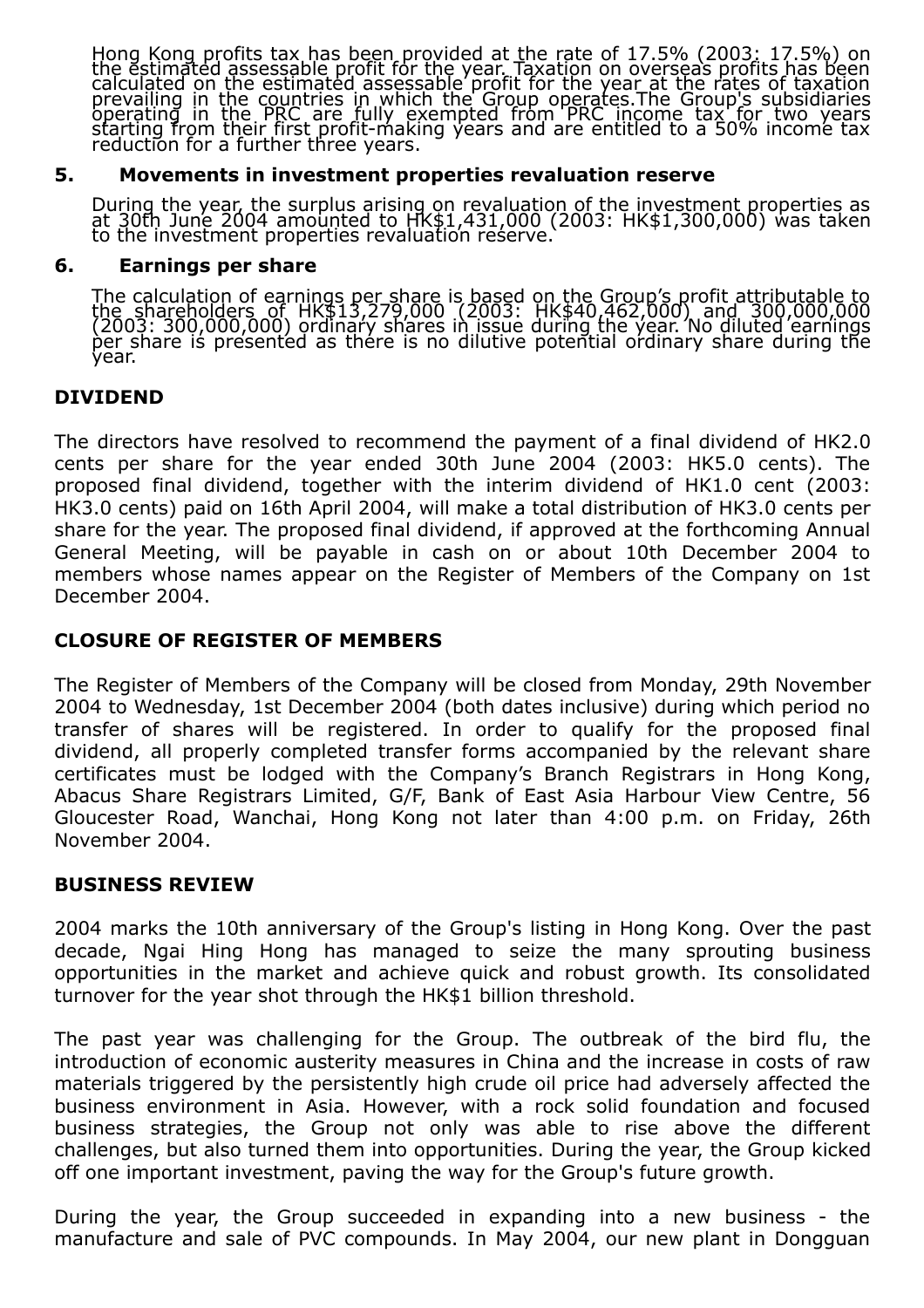commenced operation to provide to both the overseas and domestic markets PVC compounds for use in the production of electrical wires and cables, sockets and toys. The Group expects this new business segment to emerge as a strong growth driver and start contributing profit in the coming financial year. Through implementing aggressive sales and marketing strategies, the Group successfully broadened its customer base and achieved significant growth in both orders and sales price, increasing the Group's consolidated turnover by 16.3% over that of last year.

Having to weather the substantial increase in the costs of raw materials brought on by the surge in crude oil price, plus the deployment of extra resources into the new plant and in developing the new PVC business, the Group's production and operating costs increased and its overall profit margin narrowed during the year. However, the Group has full confidence that the returns from the new business and new customers will be fully reflected in its results in the coming financial year. In addition, the Group made strategic efforts during the year to expand its production capacity and sales network. These efforts, which included the establishment of new plants in Shanghai and Hong Kong and a new office in Xiamen, are expected to bear fruit in the coming year.

During the period under review, the Group's high margin engineering plastics manufacturing segment reported outstanding performance. Rising market demand for engineering plastics plus the Group's stringent product quality control underscored the persistently strong customer demand for the Group's products, and the strong demand translated into continuous turnover growth. As for the colourants business, riding on the keen market demand for film grade masterbatches, the Group secured many new customers and recorded steady growth in turnover from the business segment.

During the year, the Group's plastics trading business recorded significant growth in turnover, with Ngai Hing (GZFTZ) Trading Co., Ltd. ("NHGZ") in Guangzhou reporting satisfactory performance. Besides actual financial returns, NHGZ also embodies the Group's determination to expand its business in the PRC market, helping the Group to broaden its customer networks in Southern China and cementing the Group's foundation for long-term development in the market.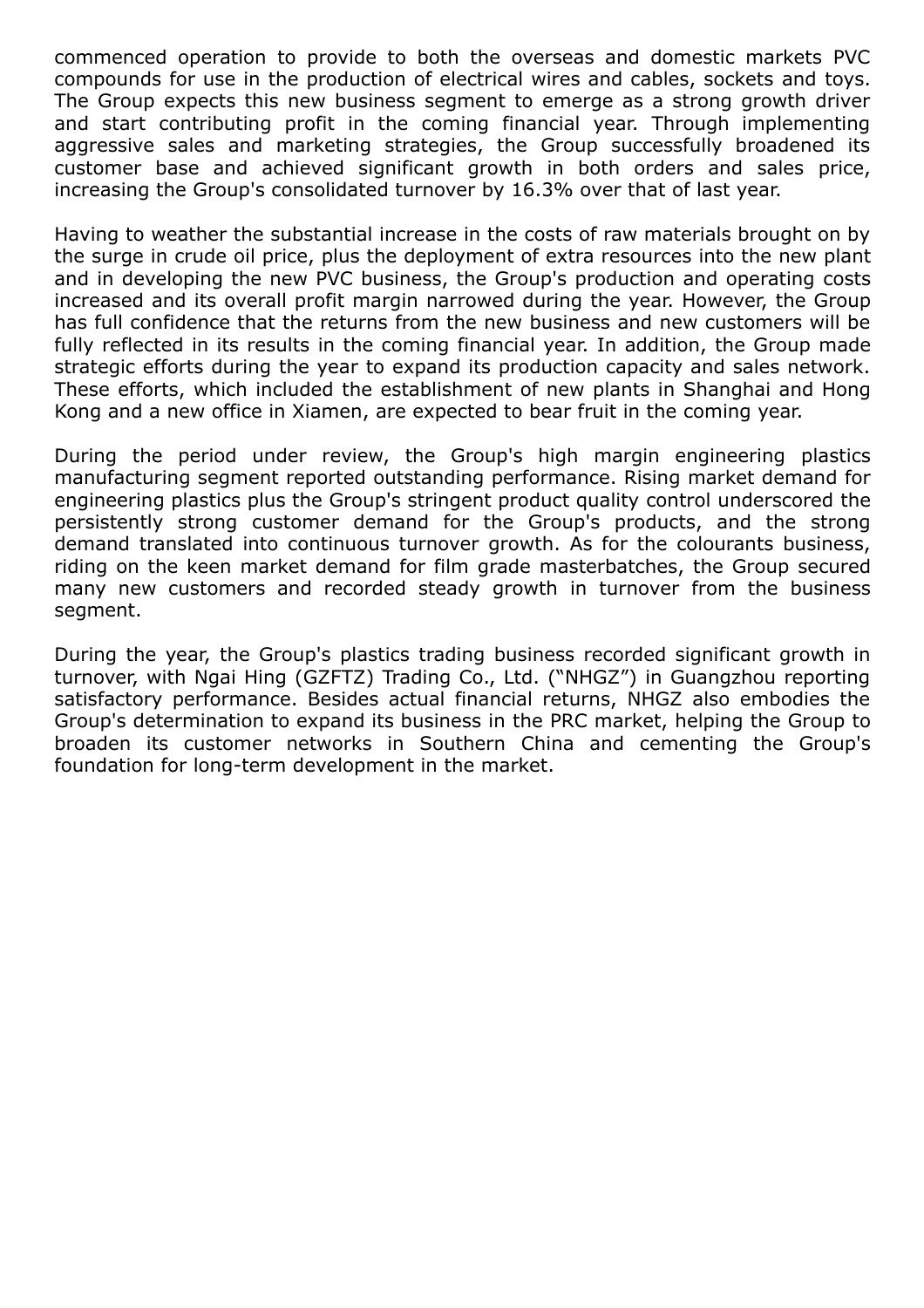# PROSPECTS

Although the global economy has yet to fully rebound, it has been recovering at a pace quicker than expected. In the light of continuous improvement in the global economy and consumption sentiment, the Group is optimistic about its prospects in the coming year. Looking forward, the Group will focus on expanding its customer base and trimming production costs so as to achieve maximum production efficiency and economies of scale while at the same time meeting immense market demand for plastics products.

The Group sees vast growth potential in the PRC market and economy. It will actively seek to capture this important market in the coming years leveraging the Closer Economic Partnership Arrangement (CEPA) signed recently between Mainland China and Hong Kong. To ensure continuing optimum returns from the PRC market, the Group will strive to fully exploit its resources in Guangzhou and Shanghai. The move will allow it to further expand its business in the burgeoning China market, in particular eastern China, and to boost its existing competitive advantages.

Meanwhile, to ensure steady business growth, the Group is committed to stepping up its R&D efforts and has scheduled to set up a new R&D center in Shanghai by 2005. It will also continue to recruit professionals with extensive industrial and technical knowledge to assist the development of more innovative products. The Group is dedicated to providing customers with the highest quality products and premium value-added services, which it believes will help to strengthen its competitiveness in the market and expand its income sources.

With the Group's new plant progressing into full operation during the year, both the Group's overall production capacity and potential for growth were significantly enhanced. Looking ahead, the Group will continue to use its best endeavour to exercise stringent costs control to increase cost efficiencies in production. The Group will also forge ahead with its promising new PVC compounds business, which is expected to broaden the Group's income base and bump up its overall results in the next financial year.

# LIQUIDITY AND FINANCIAL RESOURCES

The Group generally finances its operations with internally generated cashflow and banking facilities provided by its principal bankers. As at 30th June 2004, the Group has available aggregate bank loan facilities of approximately HK\$173,370,000, of which HK\$123,431,000 have been utilised and were secured by corporate guarantee issued by the Company and legal charges on certain leasehold land and buildings in the PRC and Hong Kong owned by the Group. The Group's cash and bank balances and short term bank deposits as at 30th June 2004 amounted to approximately HK\$51,303,000. The Group's gearing ratio as at 30th June 2004 was approximately 49.7 per cent., based on the total bank borrowings of approximately HK\$123,431,000, together with obligations under finance leases of HK\$18,663,000 and the shareholders' funds of approximately HK\$286,184,000.

# FOREIGN EXCHANGE RISK

The Group's borrowings and cash balances are primarily denominated in Hong Kong dollars. The Group's purchases were principally denominated in US dollars. The Group closely monitors currency fluctuations and reduces its exchange risk by hedging with forward exchange contracts from time to time.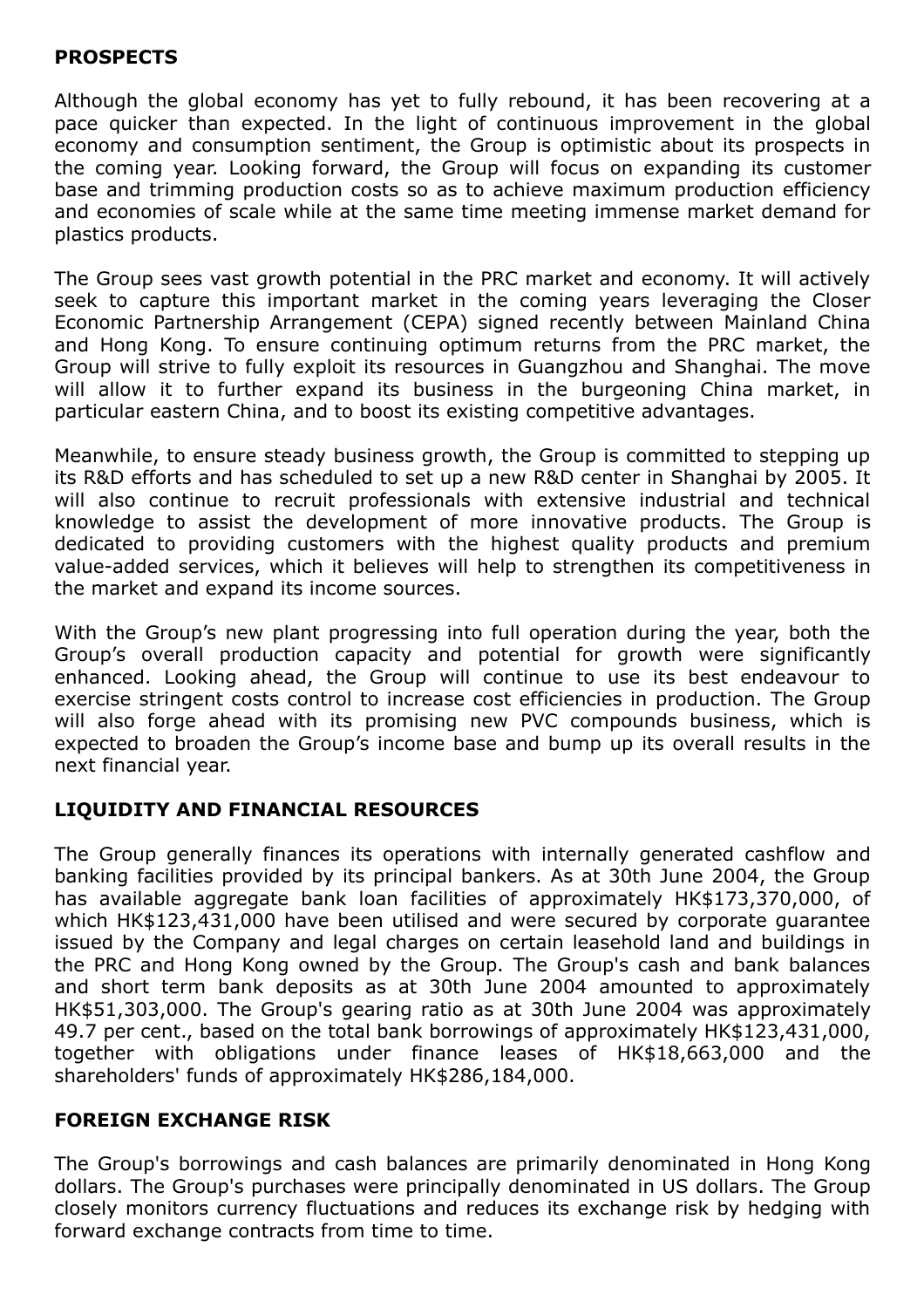At 30th June 2004, the Group had maximum outstanding commitments in respect of forward contracts in order to hedge the Group's exposure in foreign currencies from its operations as follows:

| 2004            | 2003            |
|-----------------|-----------------|
| <i>HK\$'000</i> | <i>HK\$'000</i> |
|                 |                 |

Sell HK dollars for US dollars and the control of the control of the control of the control of the control of the control of the control of the control of the control of the control of the control of the control of the con

#### PLEDGE OF ASSETS

As at 30th June 2004, certain investment and other properties of the Group with an aggregate net book value of approximately HK\$18,875,000 (2003: HK\$47,894,000) have been pledged to banks to secure for banking facilities granted to the Group.

#### CONTINGENT LIABILITIES

As at 30th June 2004, the Company had contingent liabilities in relation to corporate guarantee for the due performance of a subsidiary under a contract manufacturing agreement to the extent of HK\$20,000,000 (2003: HK\$20,000,000) and corporate guarantees given to banks for banking facilities granted to its subsidiaries to the extent of approximately HK\$255,569,000 (2003: HK\$205,360,000).

In April 2003, a customer (the "Customer") issued a Writ of Summons in the High Court of the Hong Kong Special Administrative Region against a subsidiary of the Company (the "Subsidiary") and filed a Statement of Claim in June 2003 claiming against the Subsidiary of US\$589,590.53 (the "Claim") for losses and damages alleged to have been suffered by the Customer as a result of alleged breach of contract entered into between the Customer and the Subsidiary for goods sold by the Subsidiary to the Customer (the "Goods"). On basis of Independent legal advice, the Subsidiary has (i) filed a defence and counterclaim to the Claim and (ii) taken out Third Party Proceedings against the company, which supplied Goods to the Subsidiary for resale to the Customer (the "Third Party"). The Third Party has also taken out the Fourth Party Proceedings against the company, which supplied the Goods to the Third Party for resale to the Subsidiary. In opinion of the Directors, the Subsidiary is unlikely to suffer any loss for the Claim, therefore, no provision is considered necessary.

#### EMPLOYEE INFORMATION

As at 30th June 2004, the Group had approximately 800 full-time employees. The Group's emolument policies are formulated on the performance of individual employees and are reviewed annually. The Group has an incentive scheme, which is geared to the profit of the Group and the performance of its employees, as an incentive to motivate its employees to increase their contribution to the Group. The Group also provides social and medical insurance coverage, and provident fund scheme (as the case may be) to its employees depending on the location of such employees.

# PURCHASE, SALE AND REDEMPTION OF THE COMPANY'S LISTED SECURITIES

The Company has not redeemed any of its shares during the year. Neither the Company nor any of its subsidiaries has purchased or sold any of the Company's listed